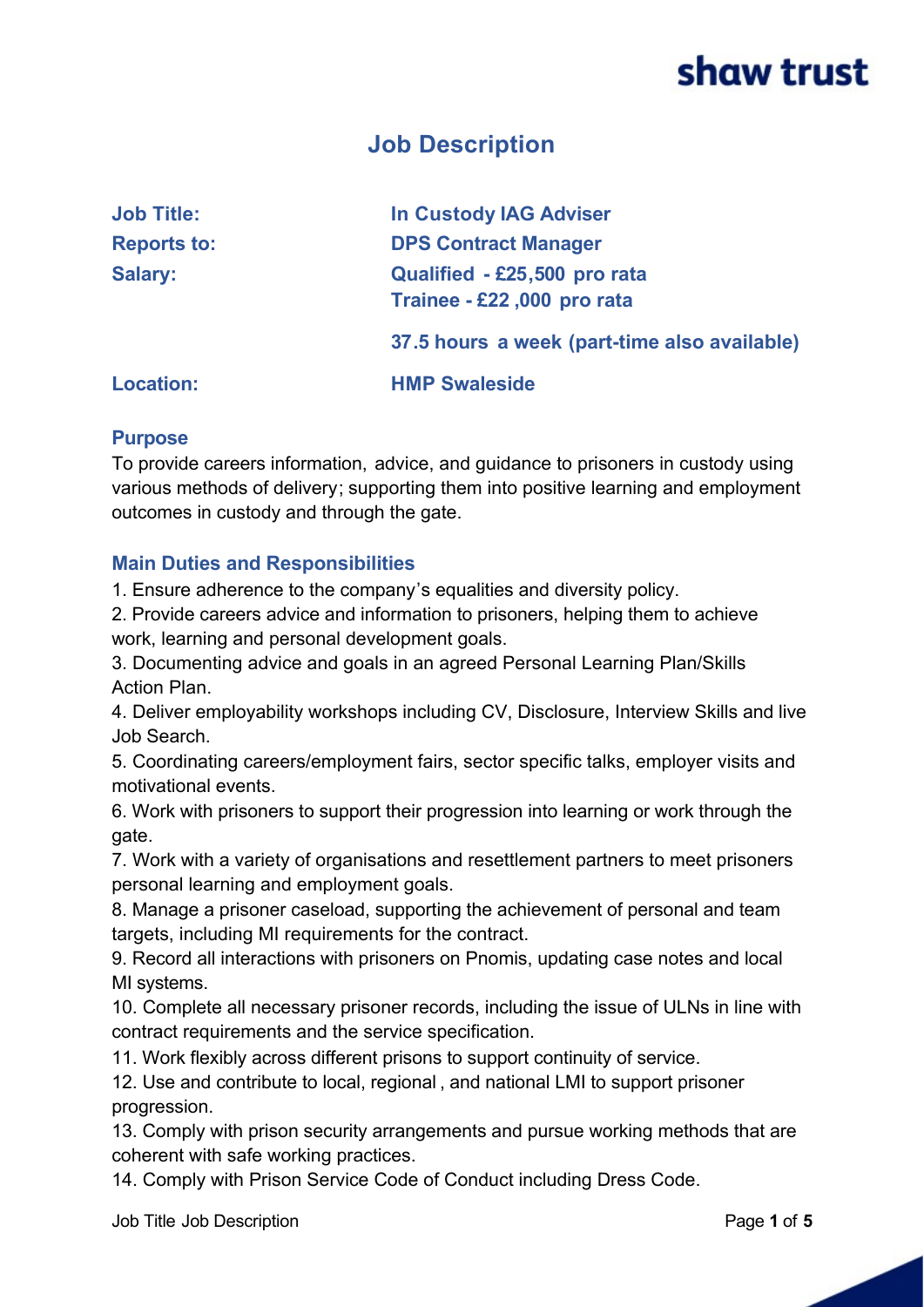15. Meet all standards for quality of service; safeguarding, information and data security, and any other standards to meet contract requirements.

16. Represent and promote Prospects Services in a professional and commercial manner, working effectively with other agencies.

17. Attend custody meetings and where required travel to external events and training to support CPD.

18. Work collaboratively with staff of all levels to deliver holistic joined up services, supporting multi-agency initiatives.

19. Other duties commensurate with the level and nature of the post.

## **Other**

- 1. To undertake any further training as identified in the Shaw Trust review procedures.
- 2. Ensure that safe working practices are followed in respect of COSHH and other Risk Assessment control measures.
- 3. Employees must comply with the provisions of 'The Health and Safety at Work Act 1974' and must take reasonable care for the health and safety of themselves and of other persons who may be affected by their acts of omissions whilst at work. Employees are also required to co-operate with their employer to enable them to perform or comply with any statutory provisions. The Trust's efforts to promote a safe and healthy working environment can only succeed with the full co-operation of its employees.
- 4. To understand, comply with and promote Shaw Trust's safeguarding policy and procedures. It is the responsibility of all employees to make the working environment safe and secure for all. Everyone must adhere to the 5 Rs in relation to possible abuse: Recognition, Response, Reporting, Recording and Referral. The Trust can only ensure its dedication to the protection of vulnerable people with the full cooperation of its employees.
- 5. The Trust has a Diversity and Inclusion Policy, and it is the responsibility of all staff to comply with this. The key responsibilities for staff under this Policy are set out in the Trust Code of Conduct.
- 6. To maintain the confidentiality about clients, staff, and other Trust business. The work is of a confidential nature and information gained must not be communicated to other persons except in the recognised course of duty. The post holder must meet the requirements of the Data Protection Act at all times.
- 7. To maintain awareness of risk and to take personal responsibility for ensuring that the Trust is not unnecessarily exposed to risk. To report any issues or concerns relating to risk and the effectiveness of the Trust 's risk management arrangements.
- 8. Be aware of, promote and implement Shaw Trust's Risk, Quality, and Information Security Management Systems.
- 9. To report to line manager, or other appropriate person, in the event of awareness of bad practice.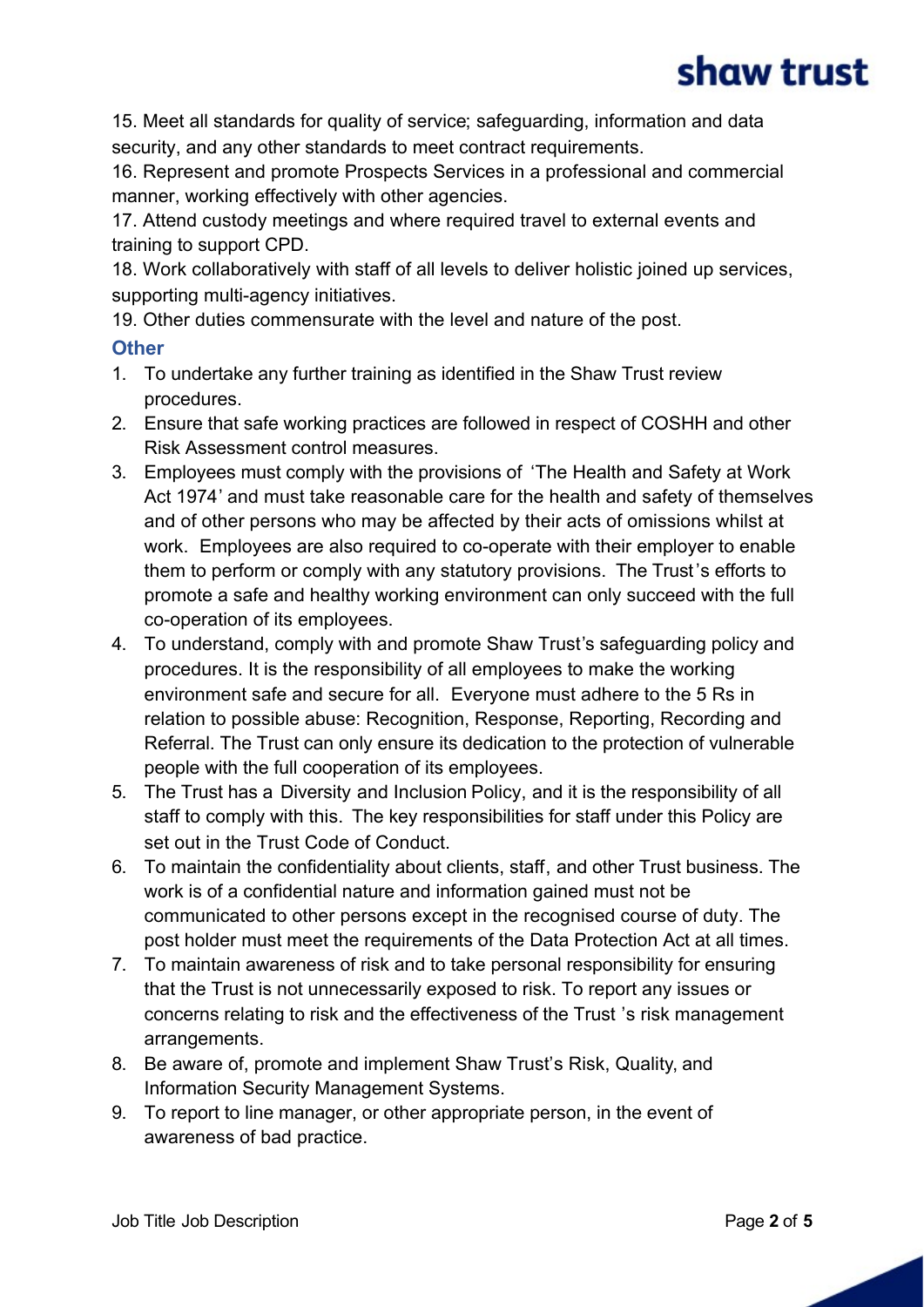10. Recycle and manage energy within your environmentin line with Shaw Trust's Strategic aim to adopt green approaches and become carbon neutral.

This job description is intended to provide a broad outline of the main duties and responsibilities only. The post holder will need to be flexible in developing the role in conjunction with the line manager. The post holder may be asked to carry out any other delegated duty or task that is in line with their post.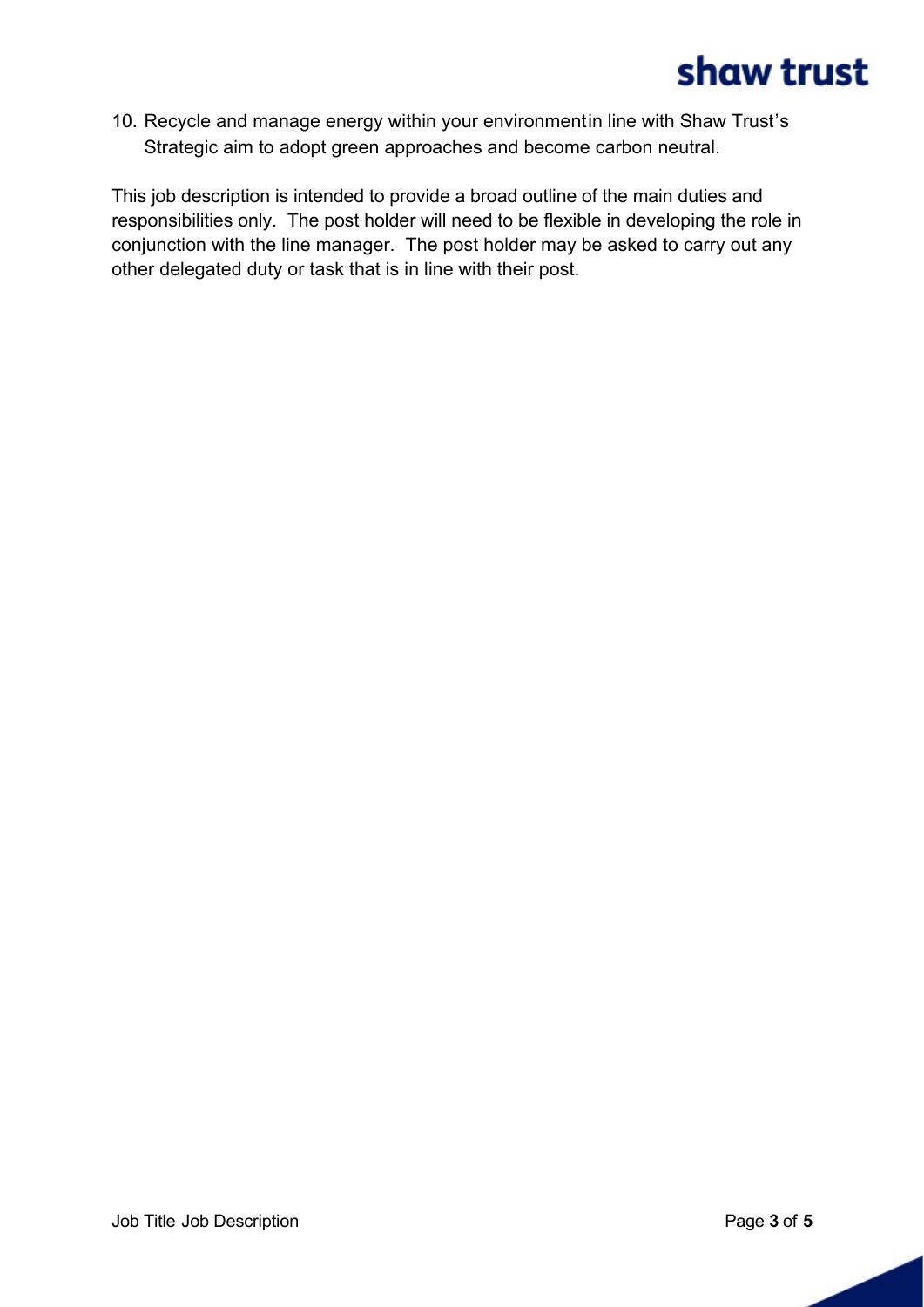## **Person Specification**

#### **Job Title:**

(E=Essential D=Desirable)

## **SKILLS AND CORE COMPETENCIES**

## **Technical competency (qualifications and training)**

- $\bullet$  Level 2 English and Maths or equivalent (E)
- · Willing to undertake professional training to maintain standards and support CPD (E)

## **Qualified:**

• Hold as a minimum, Level 3 Diploma in Career Information and Advice (E)

## **Trainee:**

· Willing and able to work towards a Level 4 Diploma Career Information, Advice and Guidance qualification. (E)

#### **Experience**

· Experience in delivery of careers advice to adults, individually or in groups, in custody or in the community (D)

## **Skills and Attributes**

- · Able to meet deadlines.
- · Skilled and competent in delivering careers advice in a range of settings and through a variety of delivery methods.
- · Well organised, capable of working under pressure, meeting deadlines and targets, managing caseloads and own time.
- Able to use own initiative and capable of lone working.
- Able to work flexible hours as and when required.  $\cdot$
- Able to work in a target driven environment, and ability to meet or exceed contract targets.
- · Commitment to delivering quality services and adhering to the Ofsted common inspection framework.  $\cdot$
- An understanding of and commitment to promoting equality and diversity.

## **Personal qualities, communicating and relating to others**

- · Excellent communication and presentation skills.
- · High standard of administrative/ICT skills, able to use digital platforms to enhance the learner experience, e.g., Virtual Campus.
- Able to promote the service and maintain professional relationships with partners.
- · Good team player, able to work as part of the Prospects in custody team.